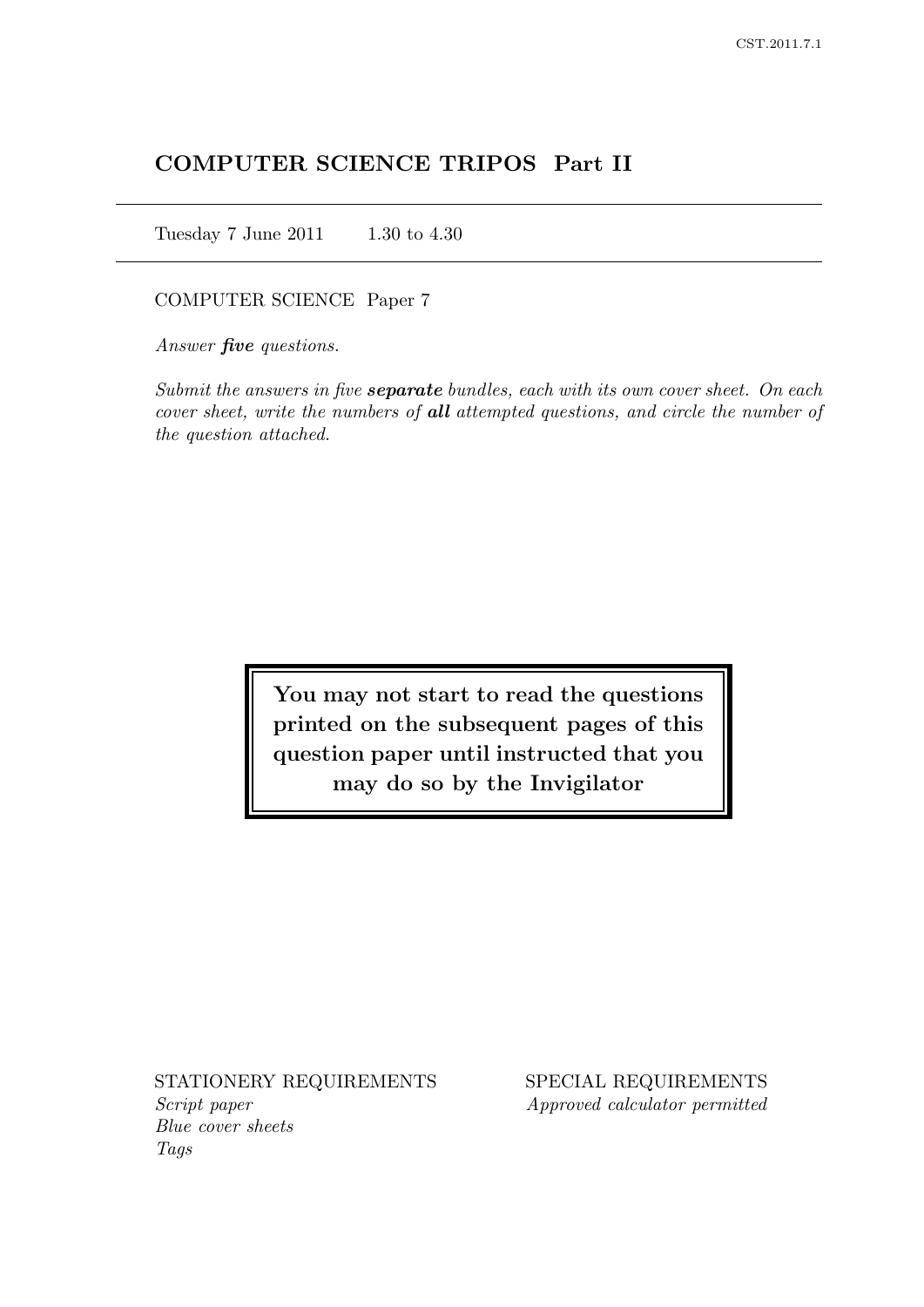## 1 Business Studies

- (a) Distinguish between debt and equity finance. [5 marks]
- (b) Under what conditions must the directors of a company declare insolvency? [5 marks]
- $(c)$  A small software company has the following simplified cashflow, funded by shareholders' equity of  $\pounds 20,\!000$  and a bank overdraft of  $\pounds 5000:$

| Cashflow:                               | Invoiced money received 2 months after due date;<br>paid after 1 month of receipt of invoice |                          |                          |                          |                          |                          |                          |
|-----------------------------------------|----------------------------------------------------------------------------------------------|--------------------------|--------------------------|--------------------------|--------------------------|--------------------------|--------------------------|
| Month                                   | $\mathbf{1}$                                                                                 | $\overline{2}$           | 3                        | $\overline{4}$           | 5                        | 6                        | 7                        |
| Income                                  |                                                                                              |                          | 30,000                   |                          |                          |                          | 30,000                   |
| Expenditure                             |                                                                                              |                          |                          |                          |                          |                          |                          |
| Programmers<br>Overheads<br>Total costs | 5,000<br>5,000                                                                               | 5,000<br>5,000<br>10,000 | 5,000<br>5,000<br>10,000 | 5,000<br>5,000<br>10,000 | 5,000<br>5,000<br>10,000 | 5,000<br>5,000<br>10,000 | 5,000<br>5,000<br>10,000 |
| Cash at start<br>Cash at end            | $-5,000$<br>15,000                                                                           | 15,000<br>5,000          | 5,000<br>25,000          | 25,000<br>15,000         | 15,000<br>5,000          | 5,000<br>$-5,000$        | $-5,000$<br>15,000       |

| Draw up the balance sheet at the end of month 6. | $[5 \text{ marks}]$ |
|--------------------------------------------------|---------------------|
| $(d)$ What advice would you give the directors?  | $[5 \text{ marks}]$ |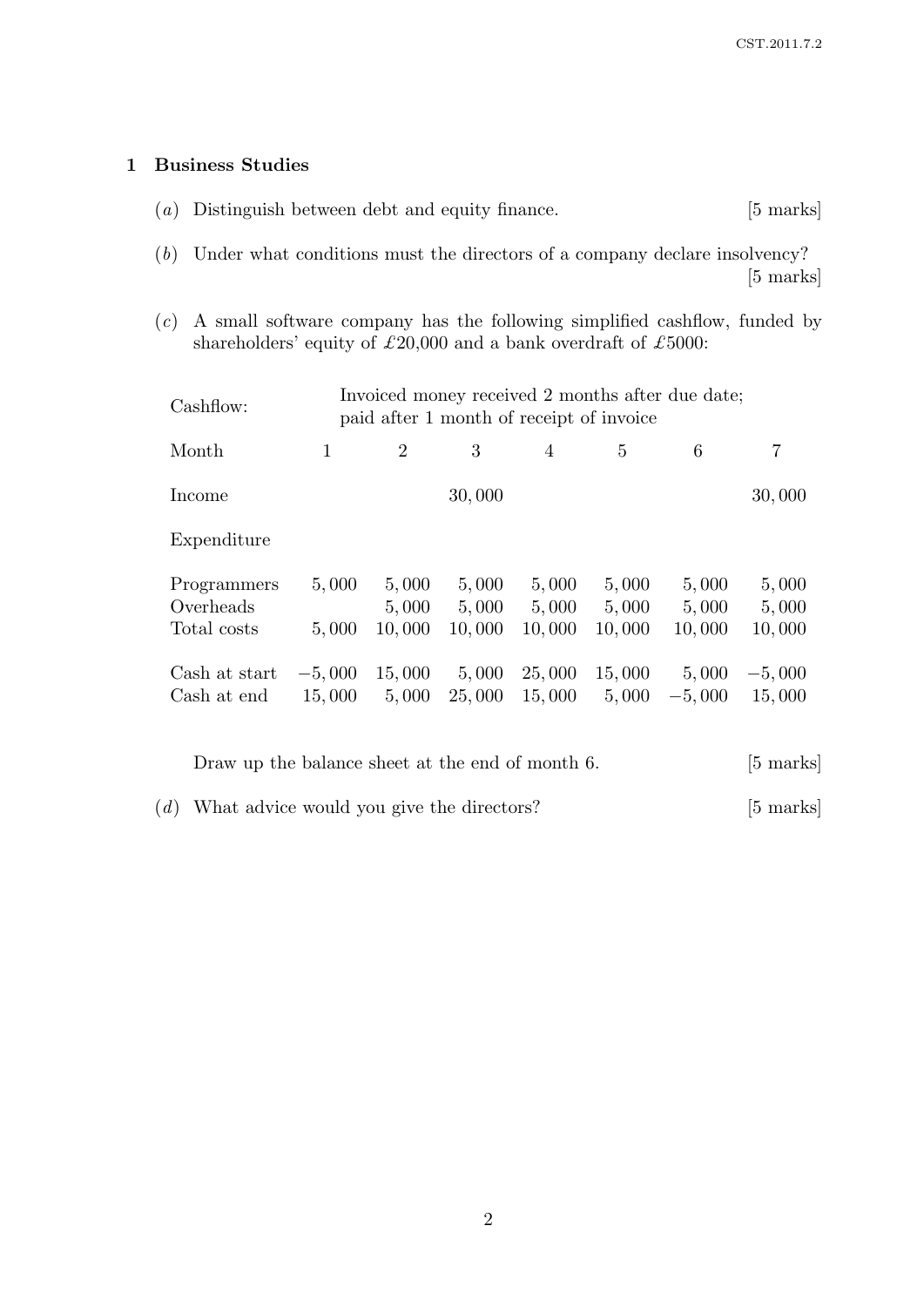## 2 Artificial Intelligence II

Consider the following propositional planning problem.

Start state:  $\neg A, \neg B, \neg C, D$ .

Goal:  $A, B, C, \neg D$ .

### Actions:

- Action 1 has preconditions  $A, B, C$  and effect  $\neg D$ .
- Action 2 has preconditions  $\neg A, \neg B$  and effects A and B.
- Action 3 has preconditions  $\neg B, \neg C$  and effects B and C.
- Action 4 has precondition B and effect  $\neg B$ .
- (a) Using an entire sheet of paper, draw the planning graph as far as state level  $S_3$ , where the start state is at state level  $S_0$  and the first action level is  $A_0$ . Do not add any mutex links at this point. [5 marks]
- (b) Describe each of the five kinds of mutex link that can be incorporated in a planning graph. Add one example of each to the graph you produced in part  $(a)$ . Clearly label the links to make clear which type they are.

[10 marks]

(c) At which level in the planning graph will all goals first be present simultaneously? Will the GraphPlan algorithm be able to extract a working plan without extending it beyond this level? Explain your answer, adding further mutex links to your diagram if necessary. [5 marks]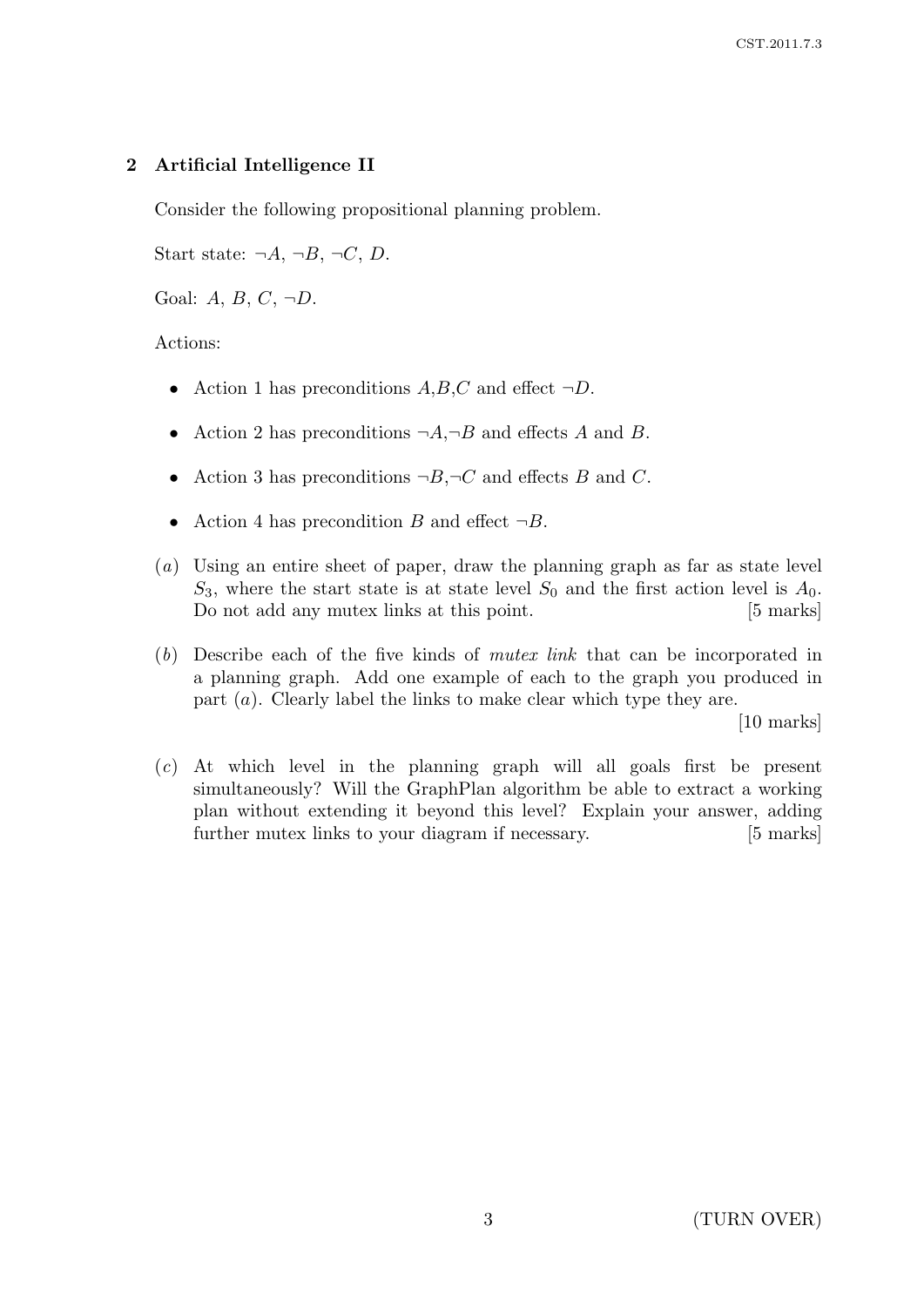## 3 Advanced Graphics

- (a) Describe the key features of B-splines that make them useful for representing curves in computer-aided design (CAD). [3 marks]
- $(b)$  Derive and graph the quadratic Bézier basis functions using the standard B-spline method and the knot vector  $[0, 0, 0, 1, 1, 1]$ . [5 marks]
- (c) Describe Chaikin's corner-cutting subdivision method that produces the quadratic Bézier curve in the limit. [5 marks]
- (d) Describe the Doo–Sabin subdivision scheme, that is the generalisation of Chaikin's method to the bi-variate case able to represent surfaces with extraordinary vertices. [7 marks]

## 4 Comparative Architectures

- (a) What hardware and software techniques may be used to reduce the number of conflict misses experienced by a direct-mapped cache? [4 marks]
- (b) How might a hardware prefetcher that is capable of detecting and prefetching non-unit strides be implemented? [4 marks]
- (c) How can the MESI cache coherency protocol be exploited to ensure that a test-and-set instruction is performed atomically without the need to lock down the bus for multiple cycles? [4 marks]
- (d) Moore's law predicts we will be able to integrate a very large number of processor cores onto a single chip in the near future. What constraints and challenges may limit our ability to exploit these chip multiprocessors?

[8 marks]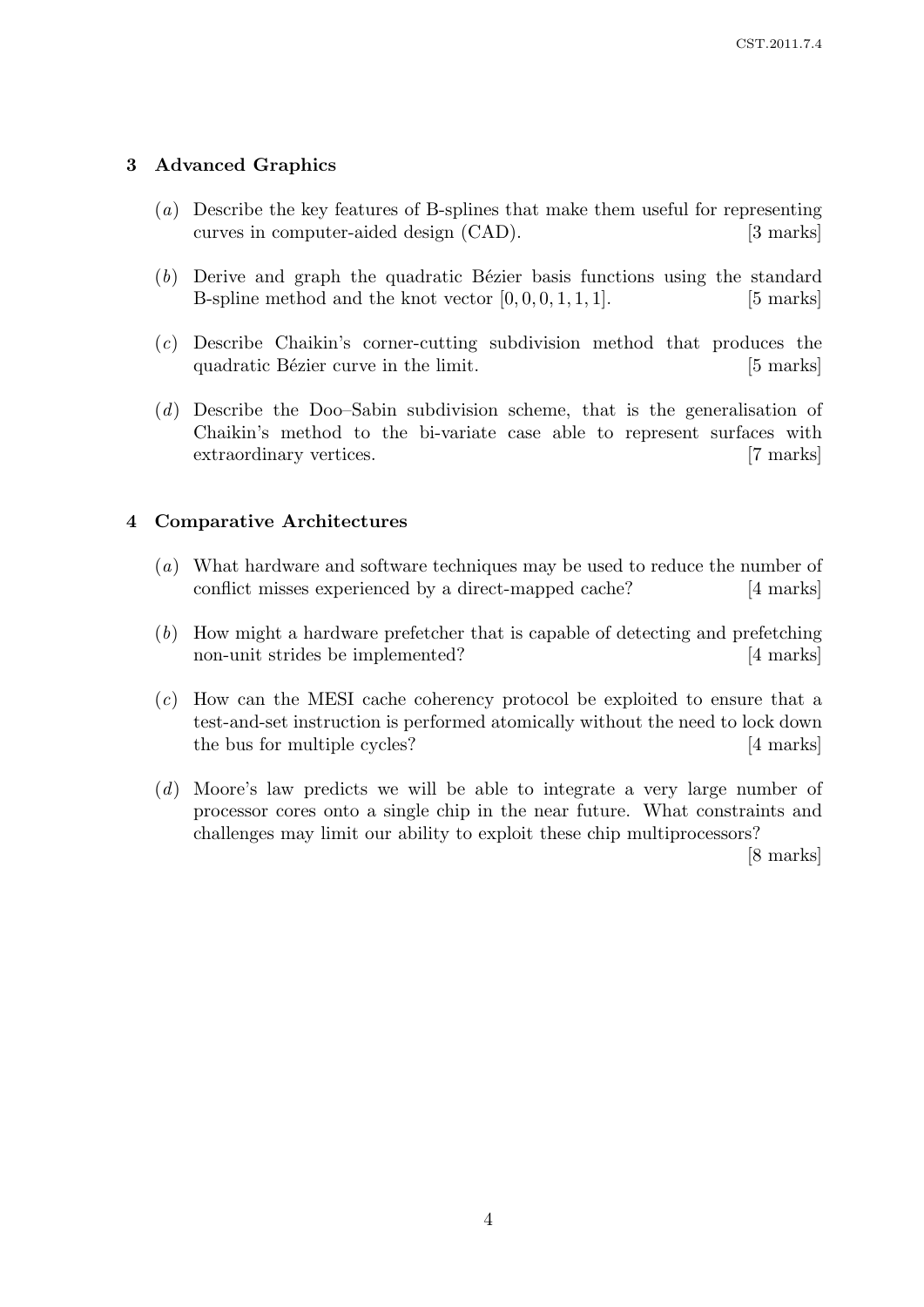### 5 Denotational Semantics

(a) Let  $\Omega$  be the domain

$$
0 \sqsubseteq 1 \sqsubseteq \cdots \sqsubseteq n \sqsubseteq \cdots \sqsubseteq \omega \qquad (n \in \mathbb{N})
$$

(That is,  $\Omega = (\mathbb{N} \cup \{\omega\}, \sqsubseteq)$  with  $x \sqsubseteq y$  in  $\Omega$  iff  $x \leq y$  in  $\mathbb{N}$  or  $y = \omega$ .)

Indicate whether the following statements are true or false. Provide an argument for each answer.

- (i) Every monotone function from  $\Omega$  to  $\Omega$  is continuous. [5 marks]
- (ii) Every monotone function from  $\Omega$  to  $\Omega$  has a least pre-fixed point.

[5 marks]

- (b) Let D and E be domains, and let  $f: D \to D$  and  $q: E \to E$  be continuous functions.
	- (i) Define  $f \times g : D \times E \to D \times E$  to be the continuous function given by  $(f \times g)(d, e) = (f(d), g(e)),$  and let  $\pi_1 : D \times E \to D$  and  $\pi_2 : D \times E \to E$ respectively denote the first and second projection functions.

Show that  $\operatorname{fix}(f \times g) \subseteq (\operatorname{fix}(f), \operatorname{fix}(g))$ , and that  $\operatorname{fix}(f) \subseteq \pi_1(\operatorname{fix}(f \times g))$ and  $fix(g) \sqsubseteq \pi_2(fix(f \times g))$ [5 marks]

(*ii*) It follows from part (*i*) that  $\text{fix}(f \times g) = (\text{fix}(f), \text{fix}(g))$ . Use this and Scott's Fixed Point Induction Principle to show that, for all strict continuous functions  $h: D \to E$ ,

$$
h \circ f = g \circ h \implies h(fx(f)) = f x(g) \tag{5 marks}
$$

### 6 Hoare Logic

- (a) What does it mean for a logic to be *sound* and to be *complete*? [4 marks]
- (b) Outline how Hoare logic can be proved sound. [4 marks]
- (c) What does it mean for Hoare logic to be *relatively complete*? [4 marks]
- (d) State conditions under which Hoare logic is relatively complete and outline the proof of completeness under these conditions. [8 marks]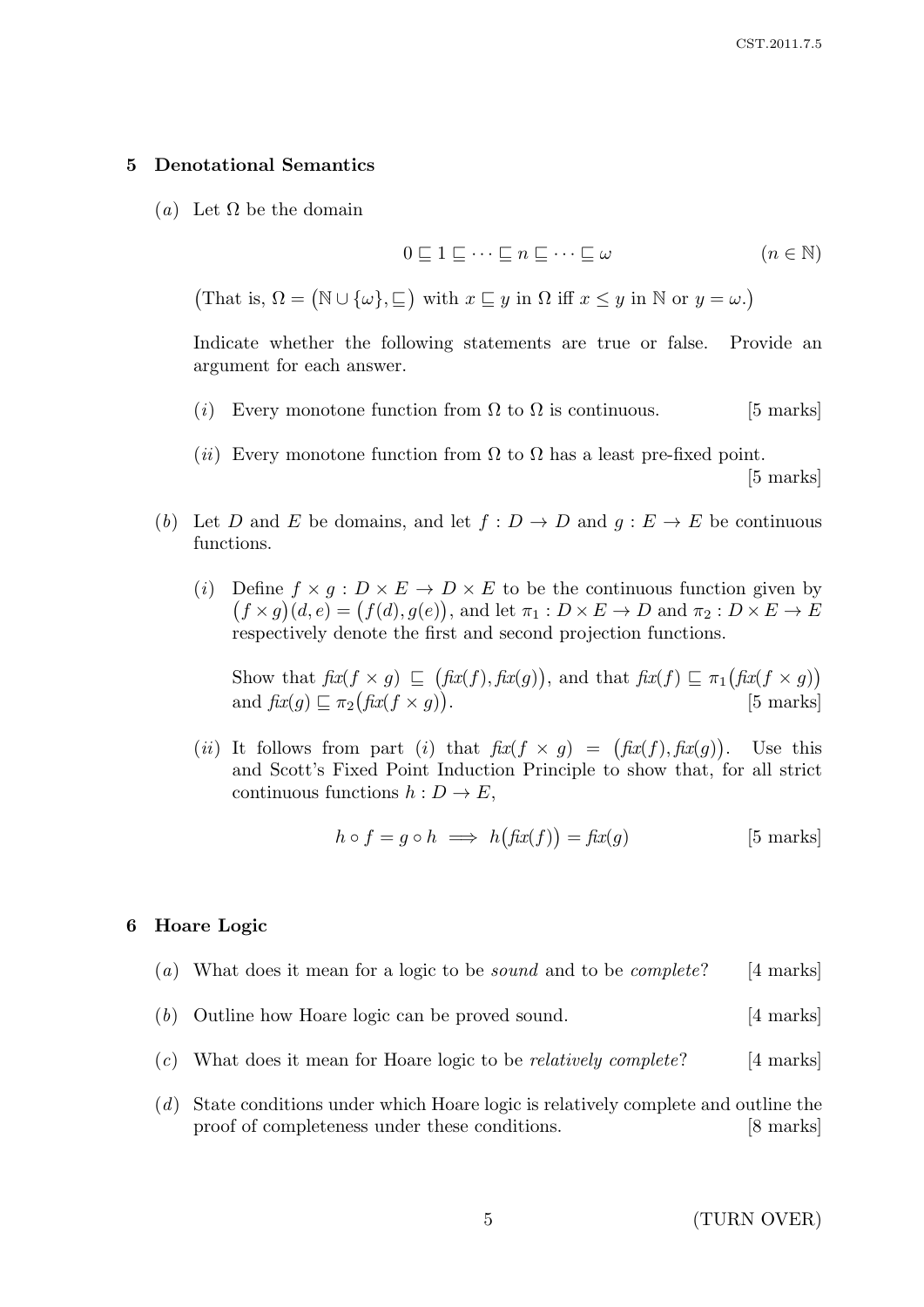### 7 Human–Computer Interaction

This question is concerned with the usability of software development tools. You are asked to compare tools based on UML diagrams with those based on the Java language. Consider in particular the definition of data structures using UML class diagrams, in contrast to equivalent class declarations in Java.

- (a) Compare the purely graphical properties of these two notations, and the ways in which the graphical properties of each display correspond to the information structure being defined. Describe three ways in which the graphical correspondences are different. [2 marks each]
- (b) What analytic approach could be used to compare the usability implications that arise from considerations such as those in part  $(a)$ ? [1 mark]
- $(c)$  On the basis of the approach in part  $(b)$ , suggest **three** specific usability issues relevant to the design of programming environments, in each case contrasting the implications for programming in UML and Java. [3 marks each]
- (d) Describe an empirical approach that could be used to evaluate the usability of a new environment, with respect to one or more of the issues identified in part  $(c)$ . Consider both the collection and analysis of data. [4 marks]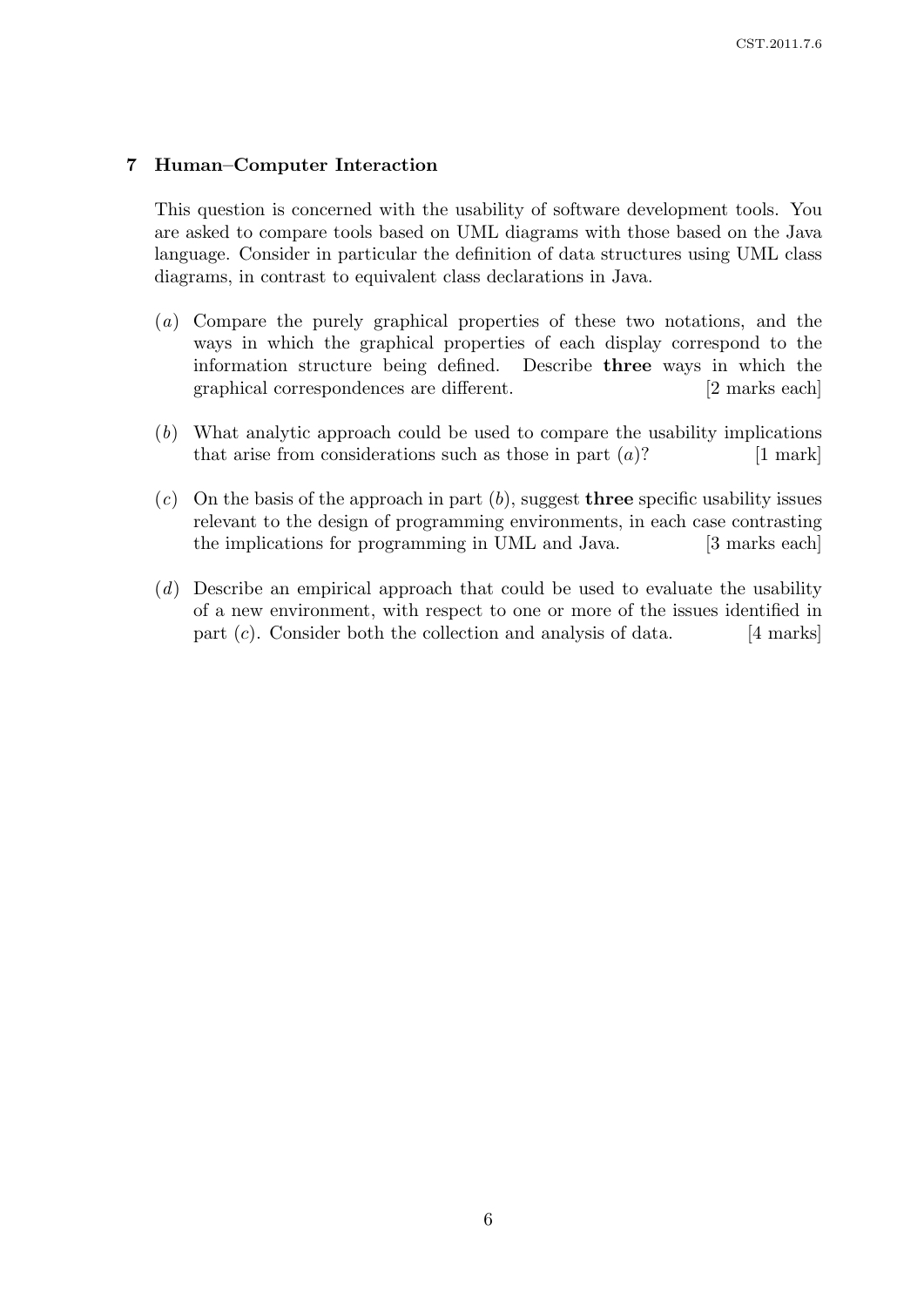## 8 Mobile and Sensor Systems

Consider a vehicular network where cars are equipped with a Wi-Fi radio (802.11) interface. Assume a number of Wi-Fi basestations scattered around an area. The basestations provide only very sparse coverage of the area, but are connected to the Internet through a backbone network.

- (a) Explain what effects the mobility of the vehicles can have on communication. In particular, describe short- and long-term fading effects. [3 marks]
- (b) Illustrate the essential aspects of the MAC layer of  $802.11$ . [3 marks]
- (c) Consider RTS and CTS packets used in 802.11. Describe what problem they solve and indicate where this approach is incomplete. [2 marks]
- (d) Assume that information about traffic needs to be disseminated from the basestations to all vehicles. Explain what routing protocol(s) would be suitable for a vehicular scenario like the one described (do not consider GPSR): justify your selection and the trade-offs of your choices. [6 marks]
- (e) Now assume that vehicles collect traffic information (such as their speed and position) and want to forward this information to a server. Also assume that nodes adopt GPSR to route messages geographically to the closest basestation (position known). Explain how GPSR can be used for this purpose and under what conditions it would not work. [6 marks]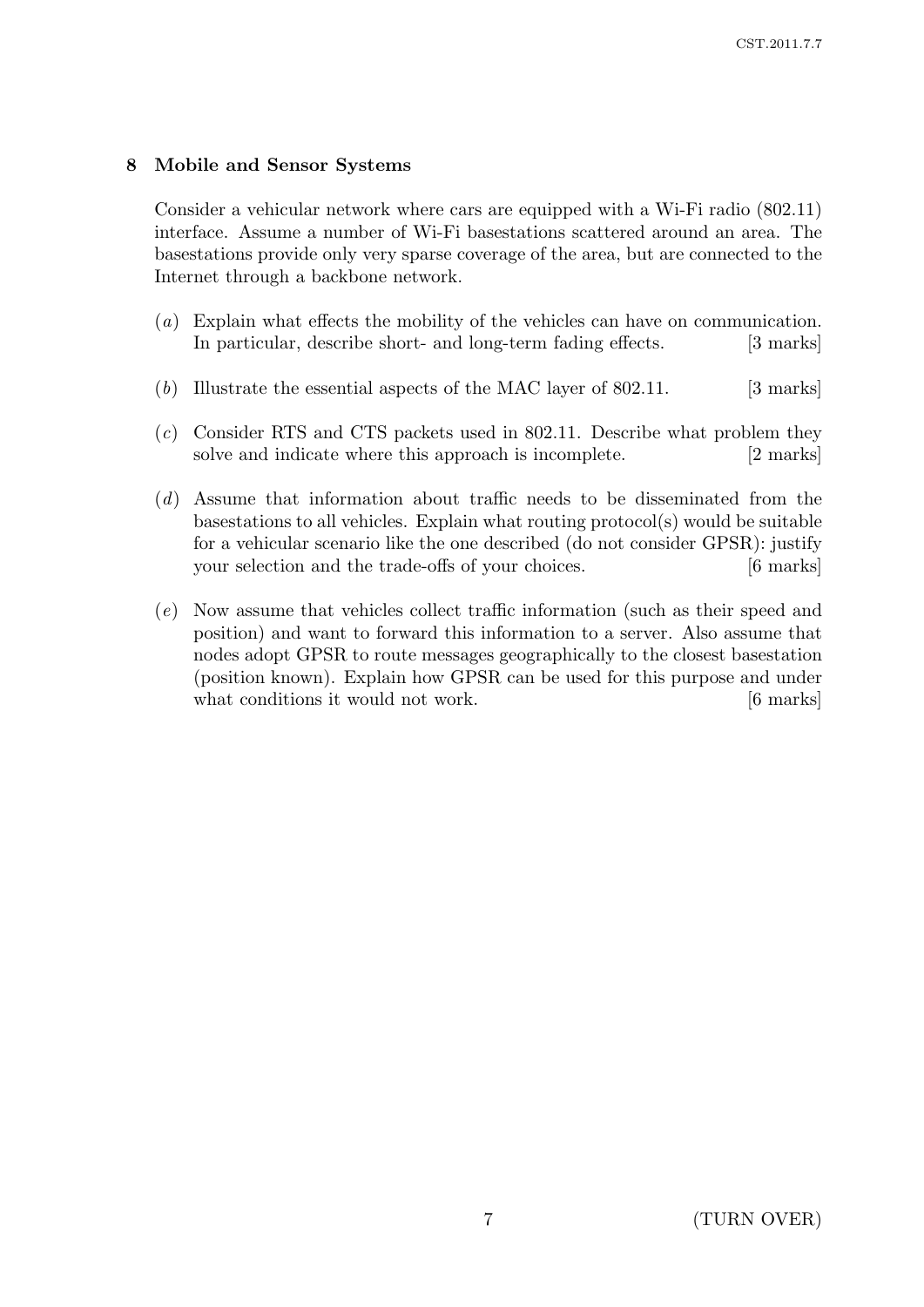### 9 Natural Language Processing

- (a) Give an equation for finding the most probable sequence of part of speech (POS) tags that could be utilised by a stochastic POS tagger. You should assume a bigram model. [5 marks]
- (b) Given the following training data, show the estimates that would be obtained for the probabilities in the equation you gave:

the\_DT0 green\_AJ0 bottle\_NN1 leaked\_VVD .\_PUN the\_DT0 suppliers\_NN2 bottle\_VVB water\_NN1 .\_PUN green\_AJ0 water\_NN1 suppliers\_NN2 bottle\_VVB .\_PUN

[4 marks]

- $(c)$  Explain what is meant by the terms *smoothing* and *backoff* in the context of stochastic POS tagging. [4 marks]
- (d) One common source of errors in stochastic POS taggers is that nouns occurring immediately before other nouns (e.g. *catamaran trailer*) are often tagged as adjectives and, conversely, prenominal adjectives are often tagged as nouns  $(e.g. trial offer)$ . Suggest possible reasons for this effect. [7 marks]

#### 10 Temporal Logic and Model Checking

Write down temporal logic formulae that capture the meanings of the properties described in English below (p and q are atomic properties, i.e. properties of states). In each case say which logic you are using and briefly justify your choice.

- (a) "on every path there is a point after which  $p$  is always true" [5 marks] (b) "from every state it is possible to get to a state where  $p$  is true" [5 marks]
- (c) "if **p** is true for 100 successive states then eventually **q** will be true" [5 marks]
- (d) "if **p** is true infinitely often along a path then so is  $\mathbf{q}$ " [5 marks]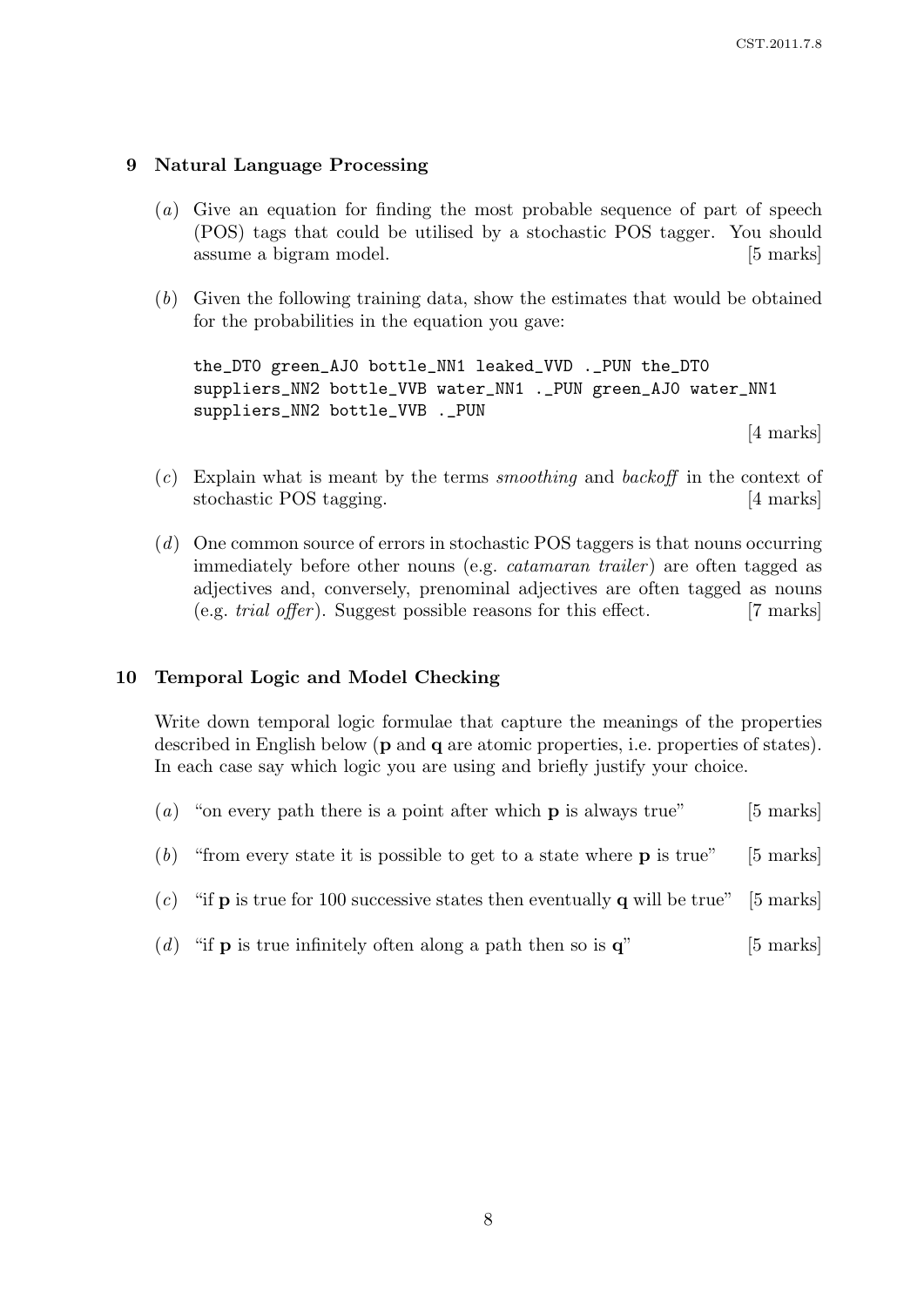## 11 Principles of Communications

(a) Consider a Graph G, with bi-directional equal weight edges, defined by:

$$
G = V, E
$$
  
\n
$$
V = 1, 2, 3, 4, 5, 6, 7
$$
  
\n
$$
E = (2, 1), (2, 3), (2, 4)(3, 4)(5, 2), (6, 2), (7, 1), (7, 5), (7, 6)
$$

- $(i)$  Draw the graph. [2 marks]
- $(ii)$  Define a spanning tree of G using an incidence matrix. [3 marks]
- $(iii)$  Explain the Distance Vector  $(D-V)$  routing algorithm, illustrating it operating in terms of messages sent and received by node 7 in G. Show what happens in terms of D–V messages exchanged by node 7, if the edge  $(1, 7)$  breaks, and then later, when edge  $(1, 7)$  is repaired. [10 marks]
- (b) Suppose that your college has 1000 members; and that Cambridge has a population of 100,000; and that the Earth's total population is ten thousand million. Assuming that each of these social networks is a random graph with  $p = 0.01$ , then for each network, what is the average degree and average path length? [5 marks]

## 12 Security II

- (a) Write out the Needham–Schroder protocol, explaining the notation you use. [5 marks]
- (b) Describe the "bug" in the protocol, stating why some people consider it to be a bug and other people consider it not to be. [5 marks]
- (c) Provide an amended protocol that does not have the "bug" but which (unlike Kerberos) uses random nonces rather than timestamps. [10 marks]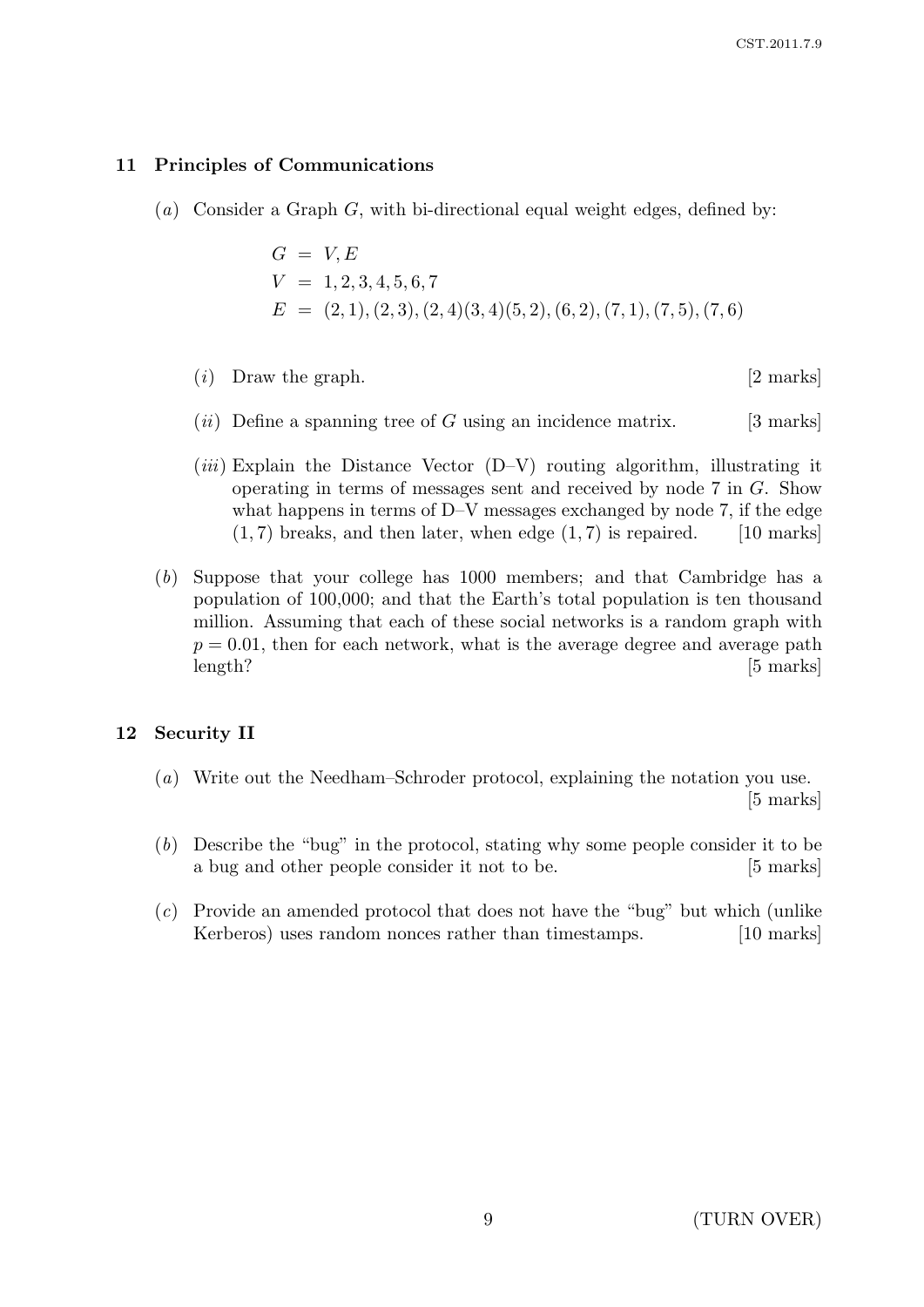### 13 Optimising Compilers

- (a) Define what is meant by a variable being live at a program point, carefully distinguishing versions based on program structure and I/O behaviour. Discuss these alternatives and their suitability for compilation using words like "decidable" and "safety". [4 marks]
- (b) Explain the difference between dead code and unreachable code, mentioning any analysis necessary to remove such code. [3 marks]
- $(c)$  Let q be an expression (whose only free variable is a) which always evaluates to true although deducing this is beyond the power of a given compiler optimiser.

Consider the function

```
int p(int a, int b, int c, int d, int e)
{ int x = a + b, y = a + c, z = 0, r;
    if (a<5) \{ r = a+x; \text{ while } (1) \text{ continue}; z = a+d; \}else if (q) \{ r = y; \}else \{ r = a + e; \}return r+z;
}
```
- $(i)$  Give the flowgraph for p (assuming it to have been translated as naïvely as possible). [3 marks]
- (*ii*) Using your definition of liveness suitable for a compiler from part  $(a)$ , give the set of variables live on entry to p, comparing this with liveness required by I/O behaviour. [4 marks]
- (*iii*) Expressing your answer in source code similar to the definition of  $p$ , give the code you might expect a good optimiser to achieve. State the optimisations used, where and in what order they were applied, and the set of variables live (under both forms of liveness) on entry to the optimised version of p. [6 marks]